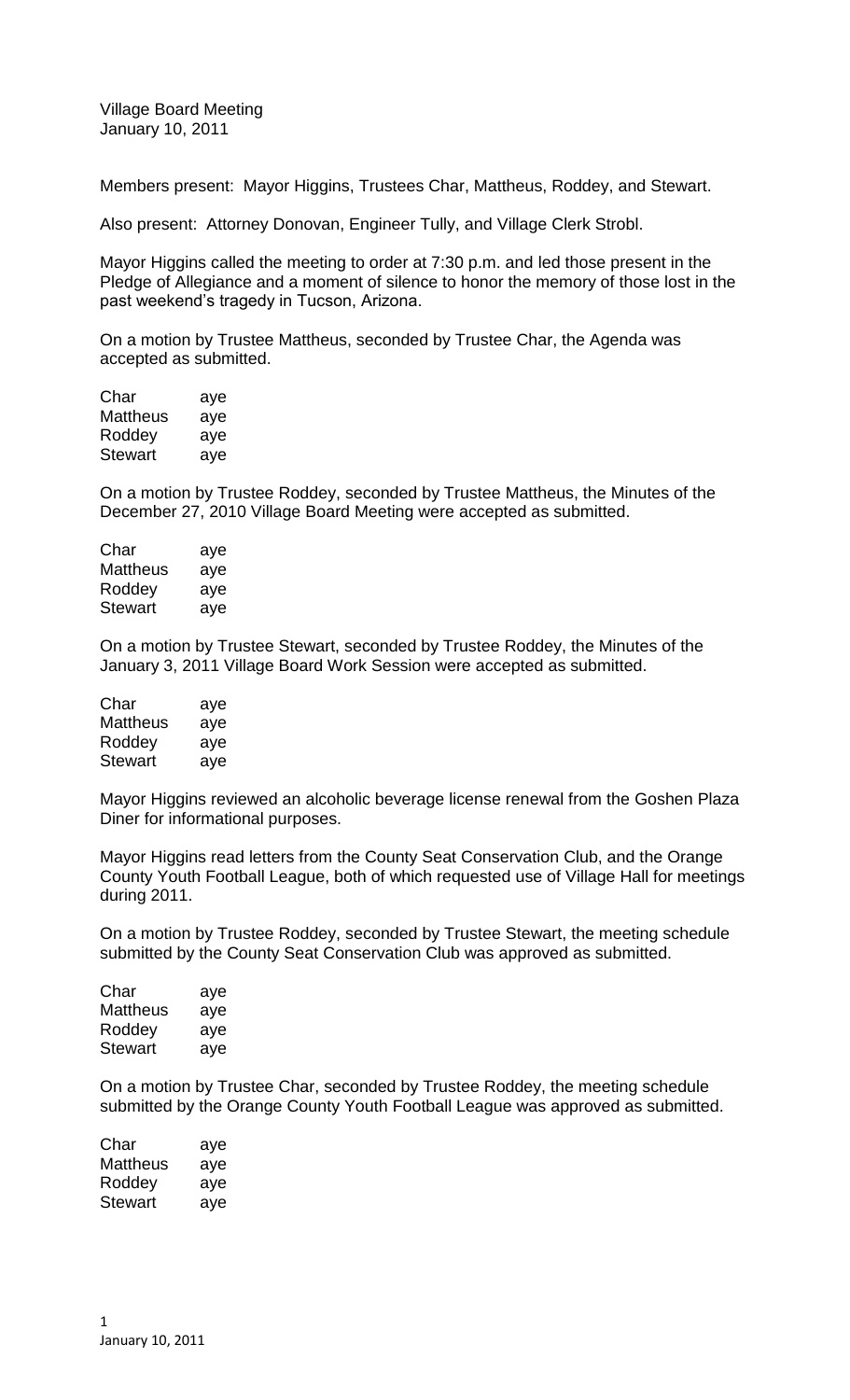Mayor Higgins read the following letter from Salvatore J. Cassano, Fire Commissioner of the City of New York Fire Department:

*Dear Chief Watt: I am writing to extend my gratitude to you for allocating Goshen Police Department resources for the funeral of FDNY Firefighter John Sullivan on December 30, 2010. The traffic control and escort your Department provided were very helpful in making this solemn event proceed in a dignified manner. I appreciate your Department helping us to honor our deceased retired member and showing support to the Sullivan Family in a way that upholds FDNY traditions. Thank you again.*

Mayor Higgins read acknowledgements from the President and Event Coordinator of the Leukemia & Lymphoma Society's "Light the Night Walk" fundraiser. Both thanked the Mayor for his, and the village's assistance with the 2010 walk.

Mayor Higgins read a letter from Robert Weinberger questioning contributions to the New York State and Local Retirement System.

On a motion by Trustee Mattheus, seconded by Trustee Stewart, bills as examined by members of the Board were approved in accordance with Abstract 2010/2011 numbers 19 and 20, check numbers 887 through 1032 in the amount of \$454,660.88.

| aye |
|-----|
| aye |
| aye |
| aye |
|     |

Attorney Donovan explained the need to execute an amended agreement with C. J. Nesti Materials, subcontractor to Longhorn Transport, due to the use of prevailing wage rates, as determined by the NYS Department of Labor.

On a motion by Trustee Stewart, seconded by Trustee Mattheus, the agreement with C. J. Nesti Materials, executed on December 14, 2010, is hereby modified as follows:

Section 2. Compensation: \$63.81 per ton Transportation & Reuse; \$6.80 per ton Loading; \$89.06 per ton Transportation & Disposal for non-hazardous material that is not accepted at the Middlesex County Landfill.

| Char           | aye |
|----------------|-----|
| Mattheus       | aye |
| Roddey         | aye |
| <b>Stewart</b> | aye |

On a motion by Trustee Char, seconded by Trustee Stewart, the Village Board hereby resolves to hold a Public Hearing on February 14, 2011, at 7:30 p.m., for the consideration of adoption of Local Law # 1 of 2011: A Local Law repealing Section 5.2.3.3 of Appendix A of the Code of the Village of Goshen.

Following discussion, it was decided that more time was needed to review alternate street light options.